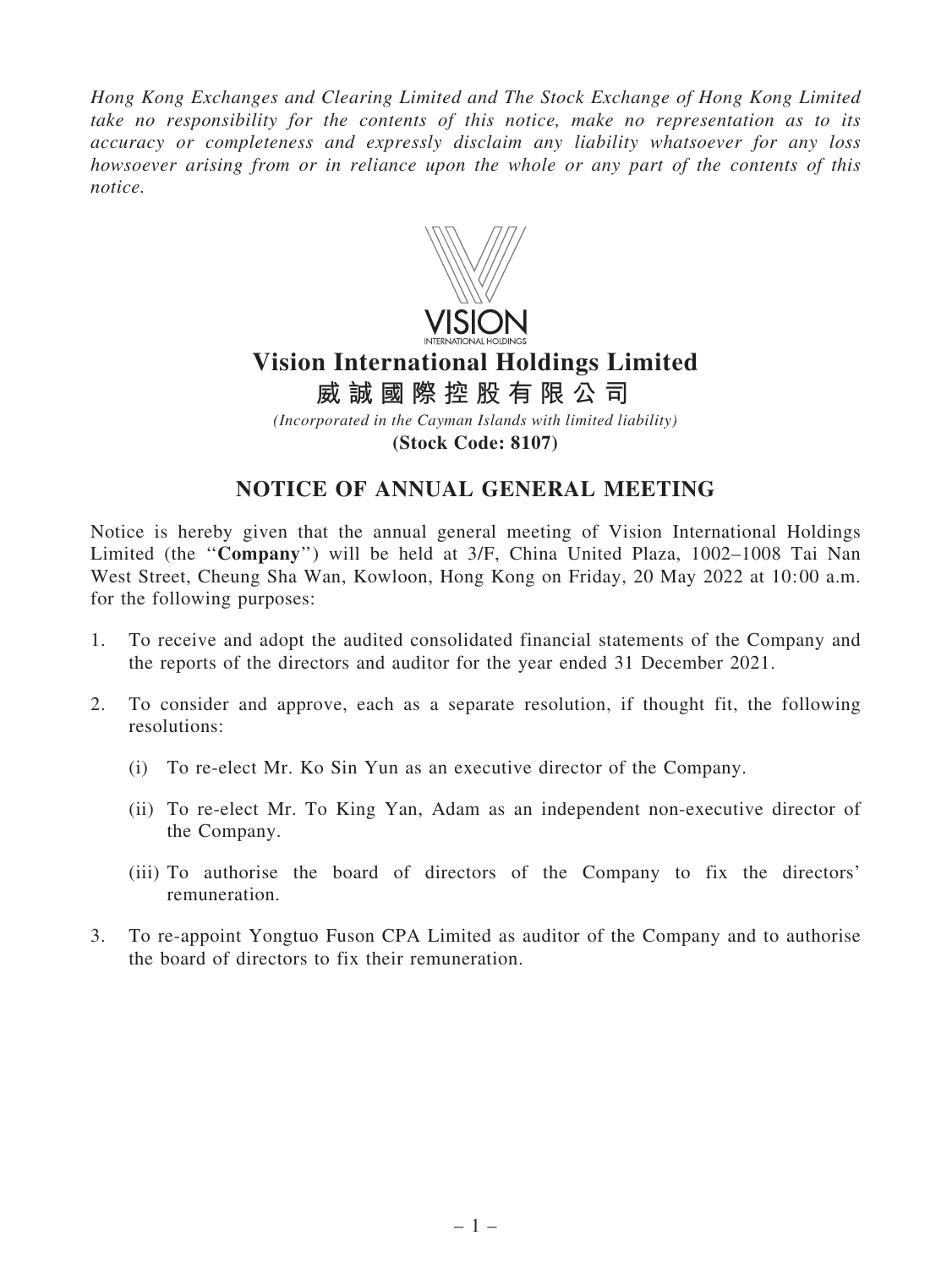4. To consider and, if thought fit, pass with or without amendments, the following resolution as an ordinary resolution:

### ''THAT:

- (a) subject to paragraph (b) below, a general mandate be and is hereby generally and unconditionally given to the directors of the Company to exercise during the Relevant Period (as defined below) all the powers of the Company to repurchase its shares in accordance with all applicable laws, rules and regulations;
- (b) the total number of shares of the Company to be repurchased pursuant to the mandate in paragraph (a) above shall not exceed 10% of the total number of issued shares of the Company as at the date of passing of this resolution (subject to adjustment in the case of any consolidation or subdivision of shares of the Company after the date of passing of this resolution); and
- (c) for the purposes of this resolution:

''Relevant Period'' means the period from the passing of this resolution until whichever is the earliest of:

- (i) the conclusion of the next annual general meeting of the Company;
- (ii) the expiration of the period within which the next annual general meeting of the Company is required by the articles of association of the Company or any applicable laws to be held; and
- (iii) the date on which the authority set out in this resolution is revoked or varied by an ordinary resolution of the shareholders in general meeting.''
- 5. To consider and, if thought fit, pass with or without amendments, the following resolution as an ordinary resolution:

#### ''THAT:

(a) subject to paragraph (b) below, a general mandate be and is hereby generally and unconditionally given to the directors of the Company to allot, issue and deal with additional shares in the capital of the Company and to make or grant offers, agreements and options which might require the exercise of such powers during or after the end of the Relevant Period (as defined below) in accordance with all applicable laws, rules and regulations;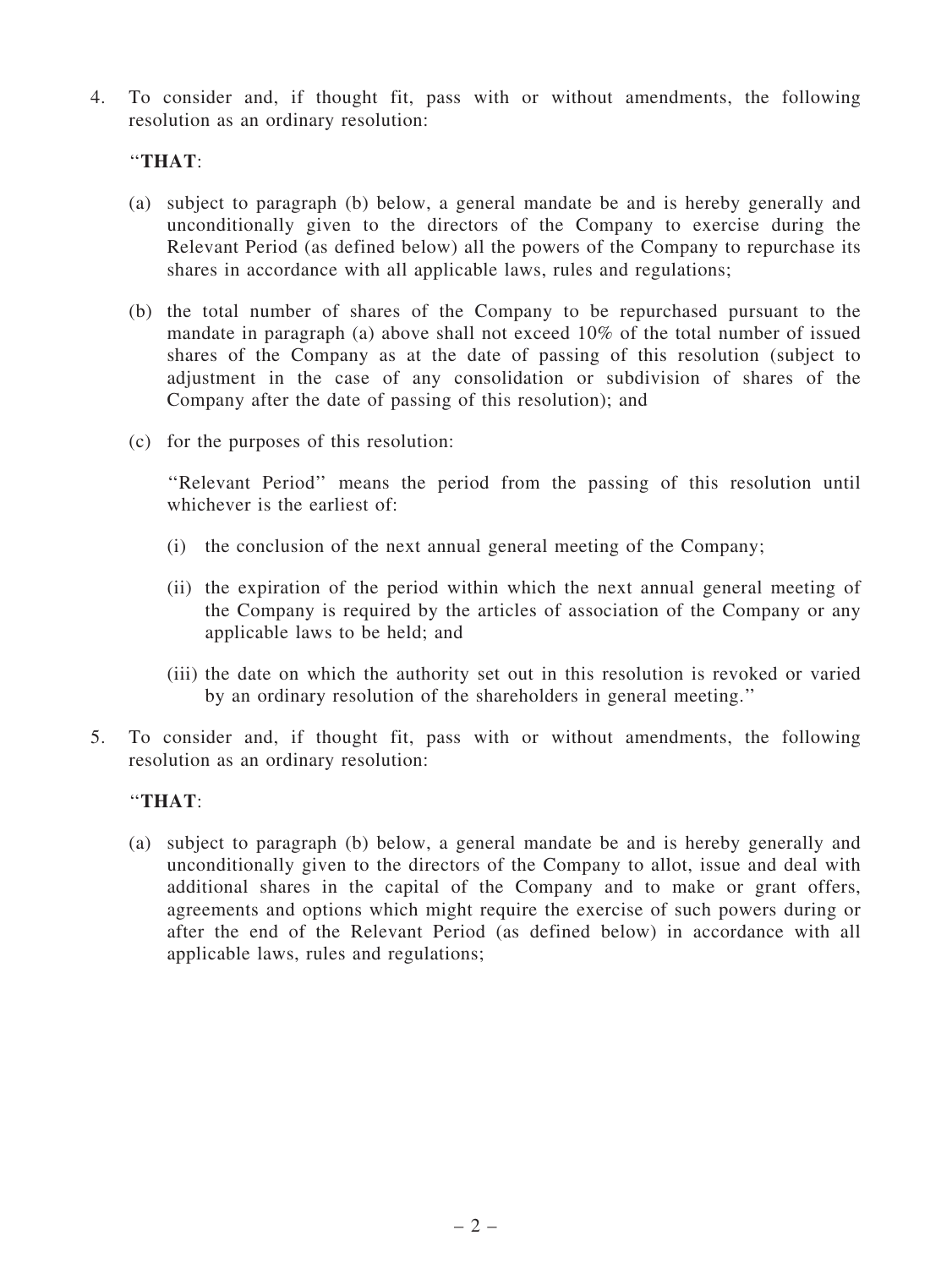- (b) the aggregate number of shares allotted or agreed conditionally or unconditionally to be allotted by the directors pursuant to the mandate in paragraph (a) above, otherwise than pursuant to:
	- (i) a Rights Issue (as defined below);
	- (ii) the exercise of options under a share option scheme of the Company; and
	- (iii) any scrip dividend scheme or similar arrangement providing for the allotment of shares in lieu of the whole or part of a dividend on shares of the Company in accordance with the articles of association of the Company,

shall not exceed 20% of the total number of issued shares of the Company as at the date of passing of this resolution (subject to adjustment in the case of any consolidation or subdivision of shares of the Company after the date of passing of this resolution); and

(c) for the purposes of this resolution:

''Relevant Period'' means the period from the passing of this resolution until whichever is the earliest of:

- (i) the conclusion of the next annual general meeting of the Company;
- (ii) the expiration of the period within which the next annual general meeting of the Company is required by the articles of association of the Company or any applicable laws to be held; and
- (iii) the date on which the authority set out in this resolution is revoked or varied by an ordinary resolution of the shareholders in general meeting.

''Rights Issue'' means an offer of shares open for a period fixed by the directors to holders of shares of the Company or any class thereof on the register on a fixed record date in proportion to their then holdings of such shares or class thereof (subject to such exclusions or other arrangements as the directors may deem necessary or expedient in relation to fractional entitlements or having regard to any restrictions or obligations under the laws of any relevant jurisdiction or the requirements of any recognized regulatory body or any stock exchange).''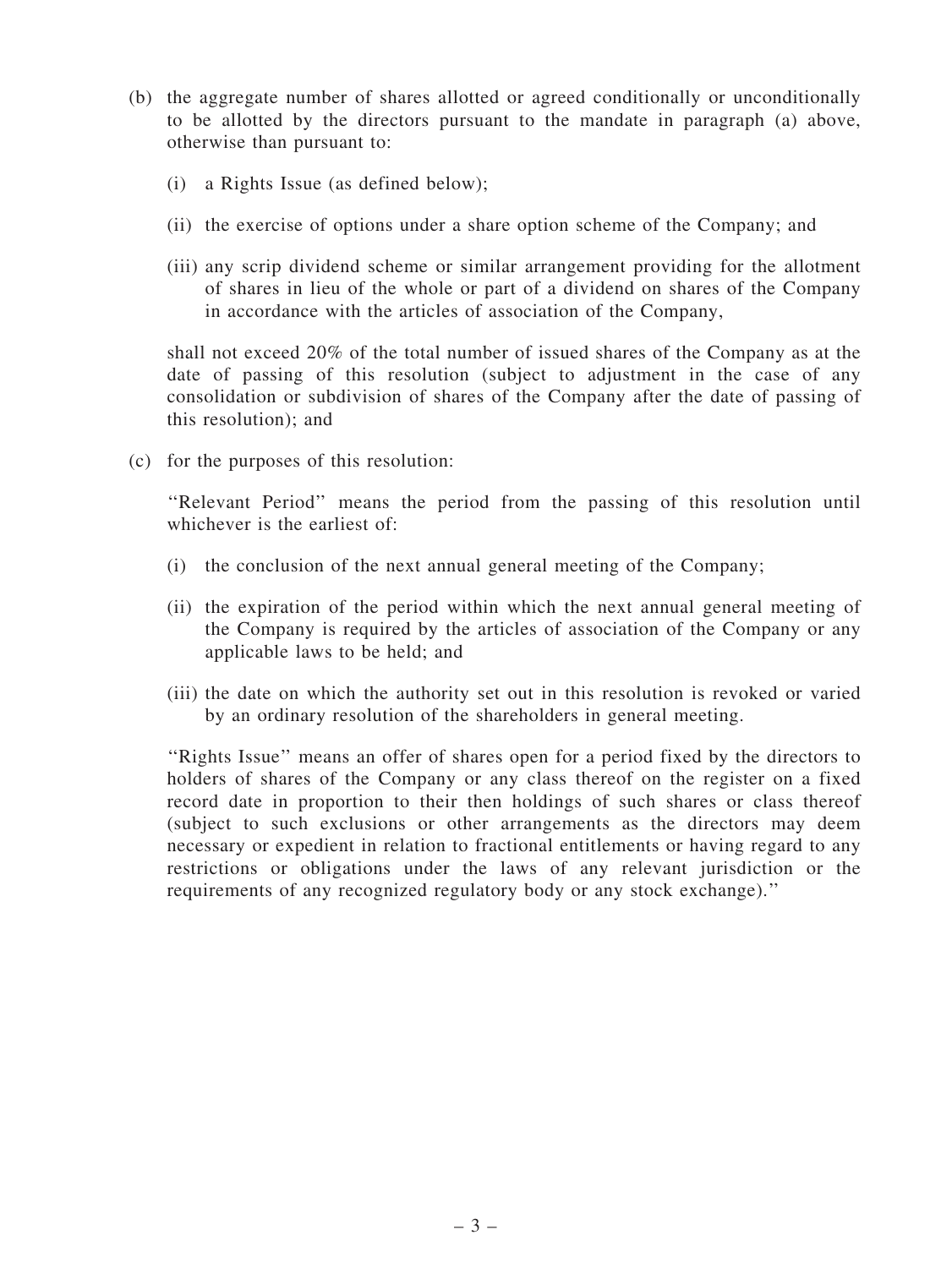6. To consider and, if thought fit, pass with or without amendments, the following resolution as an ordinary resolution:

''THAT conditional upon the passing of the resolutions set out in items 4 and 5 of the notice convening this meeting (the ''Notice''), the general mandate referred to in the resolution set out in item 5 of the Notice be and is hereby extended by the addition to the aggregate number of shares which may be allotted and issued or agreed conditionally or unconditionally to be allotted and issued by the directors pursuant to such general mandate of the number of shares repurchased by the Company pursuant to the mandate referred to in resolution set out in item 4 of the Notice, provided that such number of shares shall not exceed 10% of the total number of issued shares of the Company as at the date of passing of this resolution (subject to adjustment in the case of any consolidation or subdivision of shares of the Company after the date of passing of this resolution).''

> By Order of the Board Mr. Ko Sin Yun *Chairman and Executive Director*

#### Hong Kong, 30 March 2022

*Notes:*

- 1. All resolutions at the meeting will be taken by poll pursuant to the Rules Governing the Listing of Securities on GEM of The Stock Exchange of Hong Kong Limited (''GEM Listing Rules''). The results of the poll will be published on the websites of Hong Kong Exchanges and Clearing Limited and the Company in accordance with the GEM Listing Rules.
- 2. Any shareholder of the Company entitled to attend and vote at the meeting is entitled to appoint more than one proxy to attend and vote instead of him. A proxy need not be a shareholder of the Company. If more than one proxy is appointed, the number of shares in respect of which each such proxy so appointed must be specified in the relevant form of proxy. Every shareholder present in person or by proxy shall be entitled to one vote for each share held by him.
- 3. In order to be valid, the form of proxy together with the power of attorney or other authority, if any, under which it is signed or a certified copy of that power of attorney or authority, must be deposited at the Company's branch share registrar in Hong Kong, Computershare Hong Kong Investor Services Limited, at 17M Floor, Hopewell Centre, 183 Queen's Road East, Hong Kong not less than 48 hours before the time appointed for the meeting (i.e. not later than 10:00 a.m. on Wednesday, 18 May 2022) or the adjourned meeting (as the case may be). Completion and return of the form of proxy shall not preclude a shareholder of the Company from attending and voting in person at the meeting and, in such event, the instrument appointing a proxy shall be deemed to be revoked.
- 4. For determining the entitlement to attend and vote at the meeting, the Register of Members of the Company will be closed from Tuesday, 17 May 2022 to Friday, 20 May 2022, both dates inclusive, during which period no transfer of shares will be registered. In order to be eligible to attend and vote at the Annual General Meeting, unregistered holders of shares of the Company shall ensure that all transfer documents accompanied by the relevant share certificates must be lodged with the Company's branch share registrar in Hong Kong, Computershare Hong Kong Investor Services Limited, at Shops 1712– 1716, 17th Floor, Hopewell Centre, 183 Queen's Road East, Hong Kong for registration not later than 4:30 p.m. on Monday, 16 May 2022.
- 5. References to time and dates in this notice are to Hong Kong time and dates.